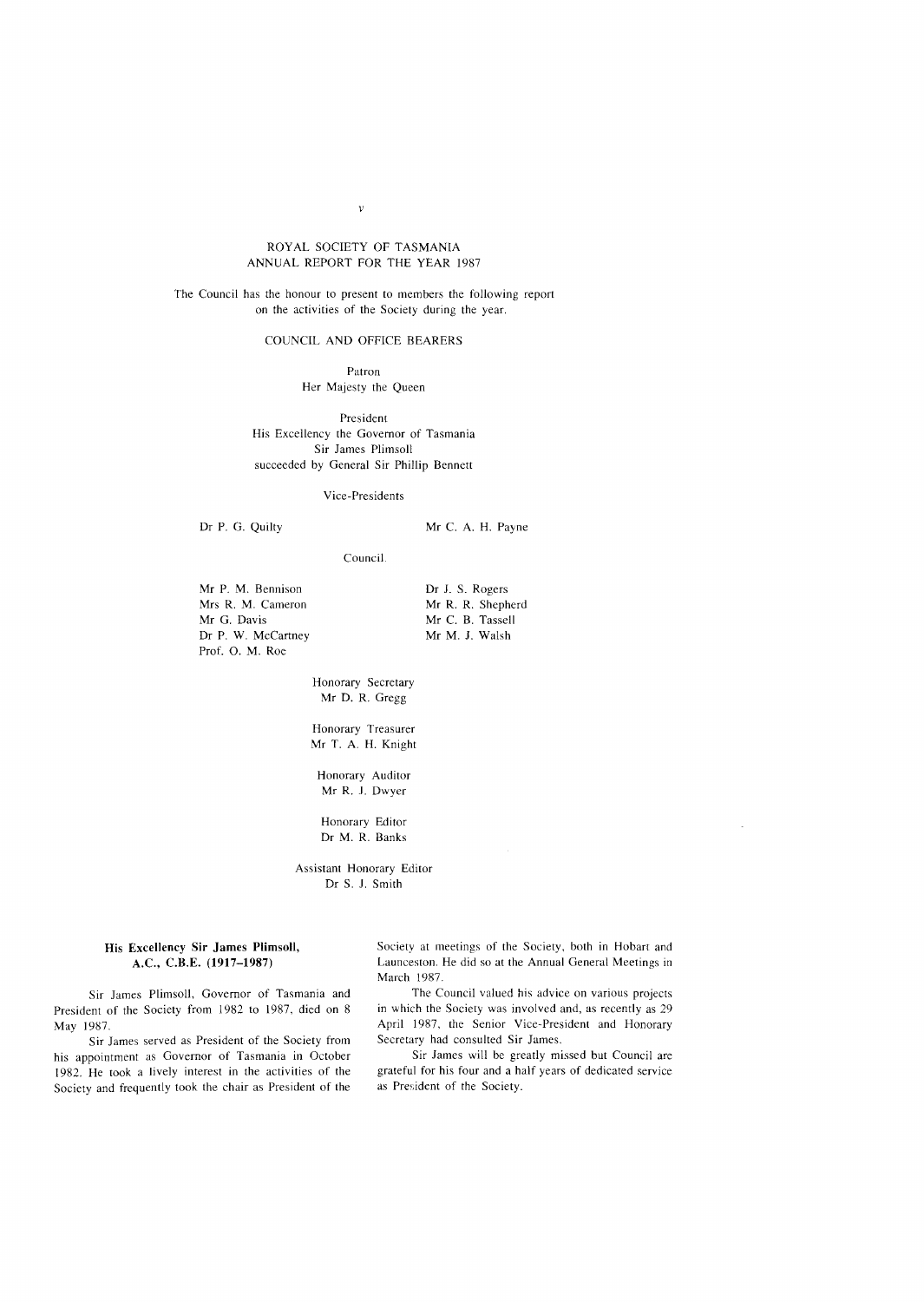this outstanding Australian.

# Deaths of Members

The deaths of the following members during the year are recorded with regret: Dr G.W. Johnstone, Dr T. H.G. Dick, Mr P.B. Walker, Mr G.F. Davies, A.O., C.M.G., Mr T.D. Raphael, and Professor G.H. Newstead,  $O.B.E.$ 

#### Honours

Two former Vice-Presidents of the Society were admitted to Membership in the Order of Australia in the 1987 Queen's Birthday Honours. They were: Dr June Olley for service to science, particularly food science (Vice-President 1972-73) and Mr J.W.C. Wyett for service to the health industry (Vice-President 1957-58).

Mr H.R. Burton of the Antarctic Division, Department of Science, was awarded the Antarctic Medal on 21 June 1987.

## Royal Society of Tasmania Medal

At the 1987 Annual General Meeting it was resolved that the Royal Society of Tasmania Medal be awarded to Eric Oswald Gale Scott (1899-1986) for his distinguished research in zoology. This was the first posthumous award of the medal since its establishment in 1927.

The medal was presented to Dr D. L. Scott, Mr Scott's son, by the President, His Excellency Sir James Plimsoll, at the Annual Meeting of the Northem Branch in Launceston on 13 March 1987. Previous recipients have been:

| 1927 Mr L. Rodway                            | 1970 Dr D.L. Serventy |
|----------------------------------------------|-----------------------|
| 1930 Mr C.E. Lord                            | 1976 Dr D. Martin     |
| 1934 Mr H.H. Scott                           | 1978 Dr M.R. Banks    |
| 1935 Dr A.N. Lewis                           | 1982 Dr Grote Reber   |
| 1940 Dr W.L. Crowther and Prof. V.V. Hickman |                       |

## R.M. Johnston Memorial Medal

At the General Meeting in June, the R.M. Johnston Memorial Medal was presented to Dr Trevor Beard, O.B.E., in recognition of his work on hydatids in Tasmania. Previous recipients have been: 1923 Sir T.W. Edgeworth David 1925 Professor E. Wood-Jones 1929 Dr R.I. Tillyard 1934 Professor W.J. Dakin 1937 Sir David Rivett

1946 Professor L.M. Martin

- 1948 Prof T. Griffith-Taylor
- 1950 Professor J.T. Wilson
- 1957 Professor F. Walker
- 1959 Sir Edmund Hillary
- 1977 Professor S.W. Carey
- 1983 Dr A.G. Fenton

The R.M. Johnston Memorial Lecture, "Unhealthy Behaviour and the Ethics of Coercion", delivered by Dr Beard on 2 June 1987, has been published in *The Medical Journal of Australia* 142: 82-85 (18 January 1988).

## Medals of the Royal Society

Mr Roger V. McNeice, Honorary Numismatist to the Tasmanian Museum and Art Gallery, has published an account of the four medals issued by the Society, entitled "Medals of the Royal Society of Tasmania" (Journal of the Numismatic Association 3: 27-30, 1987).

#### Annual Meeting

At the Annual Meeting on 3 March, Dr P.W. McCartney retired as Vice-President and Mr D. Hughes and Mr C.A.H. Payne as Members of the Council. The following were elected:

| TOHOWING WERE CREEKED. |                          |  |
|------------------------|--------------------------|--|
| Vice-President         | Mr C.A.H. Payne          |  |
| Members of Council     | Mr G. Davis              |  |
|                        | Mr M.J. Walsh            |  |
|                        | Mr P.M. Bennison         |  |
|                        | (to fill casual vacancy) |  |
| Honorary Secretary     | Mr D.R. Gregg            |  |
| Honorary Treasurer     | Mr T.A.H. Knight         |  |
| Honorary Auditor       | Mr R.J. Dwyer            |  |
|                        |                          |  |

#### Membership

The membership is 465, an increase of 34, and is made up as follows:

|                                | Northern<br>Branch | Total |
|--------------------------------|--------------------|-------|
| Honorary Life Members          | 3                  |       |
| Life Members                   | 12                 | 35    |
| Ordinary Members receiving     |                    |       |
| Papers and Proceedings         | 67                 | 291   |
| Ordinary Members not receiving |                    |       |
| Papers and Proceedings         | 57                 | 111   |
| Associate Members              | 15                 | 21    |
|                                |                    |       |

### Council Meetings

The Council met four times during the year with Mrs R. M. Cameron and Mr C. B. Tassell representing the Northern Branch on the Council.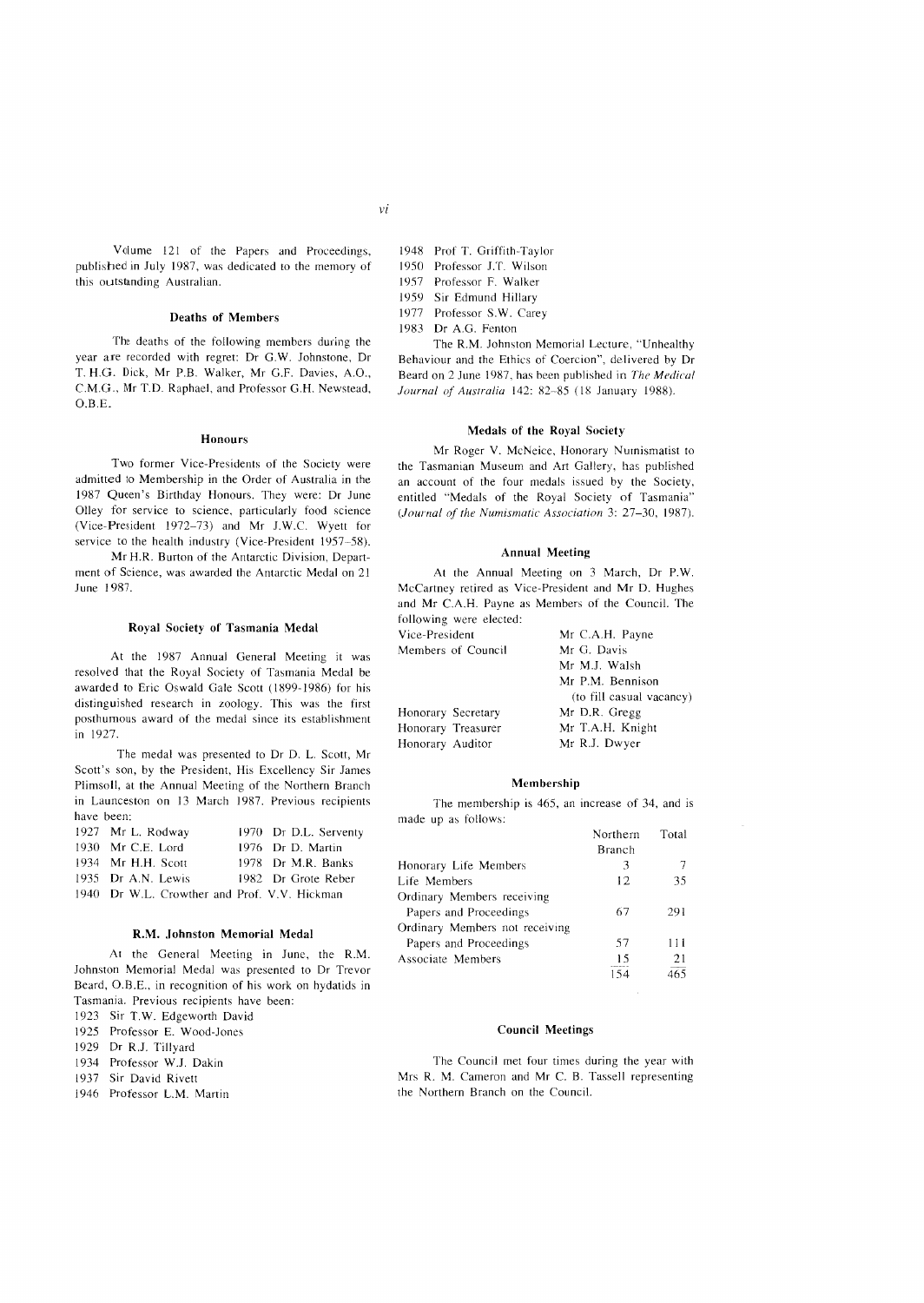# Sir Joseph Banks Memorial Lecture

Planning is well advanced for the lecture series to be given in August-October 1988 in each Australian State capital, Canberra and London. The lecturer is Professor Sir David Smith, F.R.S., Principal and Vice-Chancellor of the University of Edinburgh, and his subject will be "Commemorating Sir Joseph Banks symbiosis and the concept of mutual benefit".

The lecture series has been sponsored by Qantas and Ansett who are providing free travel for Sir David. The Australian Bicentennial Authority has provided a grant towards the cost of a booklet.

A medal, designed by Stephen Walker, is being struck to commemorate the lecture series.

The inaugural lecture of the series will be delivered in Hobart on 25 August 1988.

#### Library

Mr Stefan Petrow resumed duty as Royal Society Librarian late in 1987 after having been on leave of absence since 1984. He reports on activities at the Library for the year:

This year the library operated with reduced staff. While the day-to-day running of the library was maintained during the year, initially under the supervision of Mrs B. Chalmers and in the latter half under Mrs P. Clennett, no major projects were possible. It is hoped that users experienced little or no inconvenience.

During the year 368 members, University staff and students and other users signed the visitors' book. A number of significant and sometimes lengthy reference queries were received from members and other researchers. Many (144) volumes were borrowed and a further 135 were consulted in the library. In addition, 125 inter-library loan requests were supplied to libraries in Australia and overseas.

Binding of Royal Society serials continued during the year and 215 volumes were bound.

In September 300 copies of volume 121 of the *Papers and Proceedings* were distributed to exchange partners.

#### Royal Society Room

From the June meeting, the new entrance to the Tasmanian Museum and Art Gallery off Macquarie Street was used rather than that of the 1863 Henry Hunter building in Argyle Street. The entrance provides easy access for the disabled and toilets are available, including a toilet for the disabled, in the entrance building.

The Council records its appreciation to Sir Allan Knight who constructed a lectern for the room.

# Publications

Volume 121 of the *Papers and Proceedings* was published on 22 July 1987. It comprised the Proceedings plus 170 pages, containing 18 papers. Thirty authors contributed papers on conchology, history, hydrology. mammalogy, palaeobotany, plant ecology, genetics, ecology and taxonomy, Quaternary history and shoreline processes.

The Tasman Peninsula Symposium proceedings are being edited and prepared for publication which is expected in the early part of the second half of the year.

By the time of the Annual Meeting it is anticipated that editorial work on the proceedings of the Macquarie Island Symposium (Volume 122, part I) will be virtually complete and setting the volume up for printing well advanced. Publication in May is being aimed for.

Editing of Volume 122, part 2, is underway. Seven papers have been accepted and a further eight are being refereed or revised.

The Society is once more indebted to Dr Banks and Dr Smith for their dedicated work as editors.

## Lectures

The following lectures were given at General Meetings during the year:

- March -- "Sea Level, Ice and the Greenhouse Effect" Dr P.G. Quilty, Antarctic Division, Department of Science (Vice-President)
- April -- "Conservation and the New Ecology" Dr Graeme Harris, CSIRO
- $May "Sampling the Universe" Dr Mark Duldig,$ Antarctic Division, Department of Science
- $June R. M. Johnston Memorial Lecture "Unhealthv"$ Behaviour and the Ethics of Coercion" Dr T.C. Beard, O.B.E.
- July "Malta: mid-way island" Prof. R. F. Cane
- August  $-$  "Temperature and Microbiological Growth" Dr T.A. McMeekin, University of Tas.
- September -- "Scientific and Technological Development and the Future and the Need for Cultural Change" Ms Rhonda Galbally, Commission for the Future
- October -- "Hyperbaric Oxygen Therapy in Tasmania" Dr P.W. McCartney (immediate past Vice-President)
- November  $-$  "The Conservation of Living Marine Resources" Dr John Gulland, Imperial College, London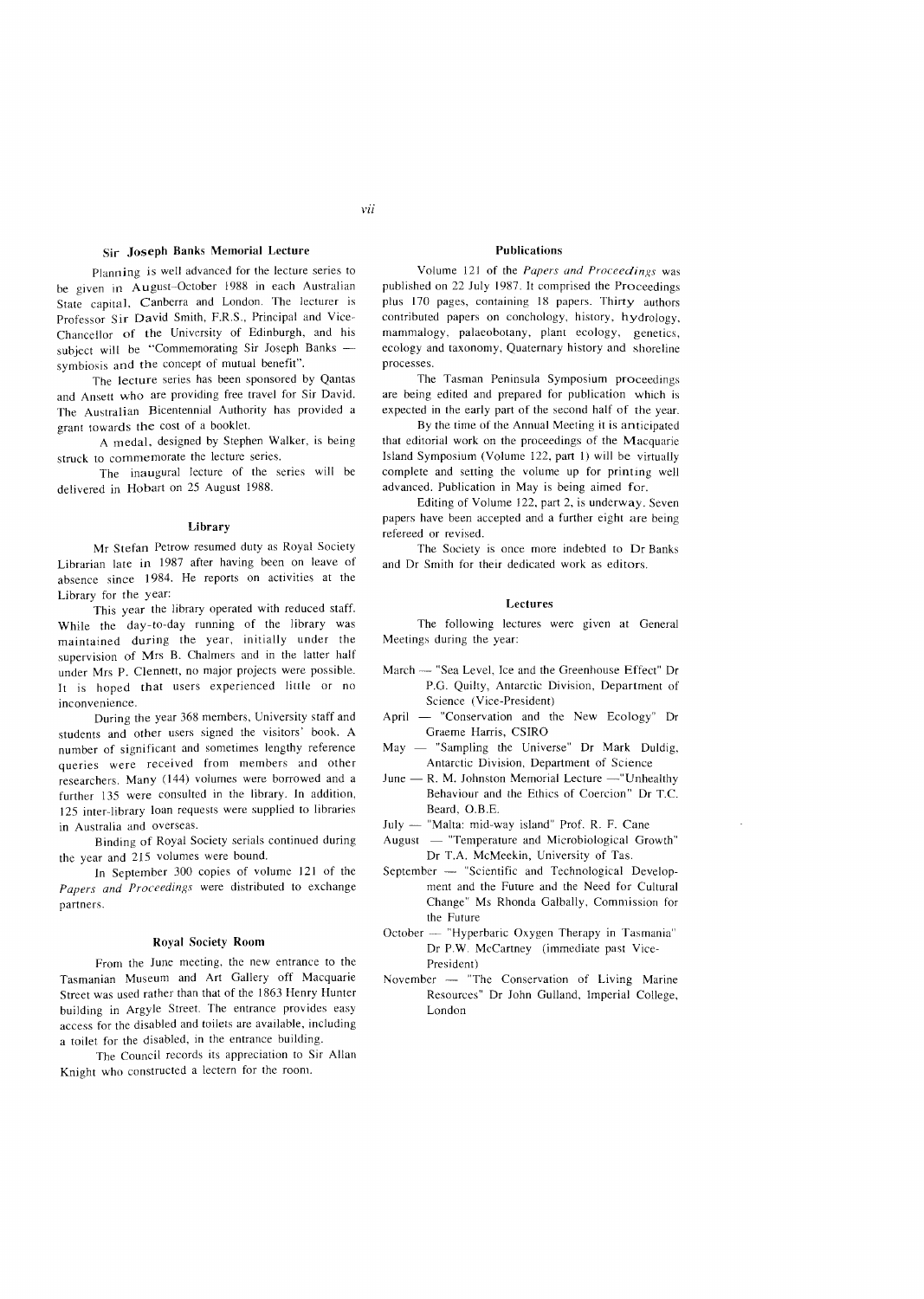# Northern Branch

| Chairman               | Mrs R. M. Cameron    |
|------------------------|----------------------|
| Vice-Chairman          | Mr A. T. Orr         |
| Honorary Secretary     | Mr. C. B. Tassell    |
| Honorary Treasurer     | Mr K. E. J. Robinson |
| Council Members        | Dr J. C. Standard    |
|                        | Mr T. W. Archer      |
|                        | Mrs M. Gardner       |
| Branch Representatives | Mrs R. M. Cameron    |
| on Council of Society  | Mr C. B. Tassell     |

## The Branch Council met twice during the year.

The following lectures were given at General Meetings:

- March "Reactions of Tasmanian Fauna to Foreign Invasion" Dr R.G.H. Green, Queen Victoria Museum
- April "Supernovae: Past and Present" Mr M. George, Queen Victoria Museum
- May "The Moral Cycle of William Hogarth" Miss D. Dunbar, Queen Victoria Museum
- June "Unhealthy Behaviour and the Ethics of Coercion" Dr T.C. Beard, O.B.E.
- July "Australian Bicentennial Records Search" Mrs M. Morris-Nunn. Australian Bicentennial Records Search

- "Prehistoric Bones and Bunyips" Mr C.B. Tassell, Queen Victoria Museum

August - "Fossil Birds and Environmental Reconstructions" Dr R. Baird, Queen Victoria Museum

September - "Some Railway Experiences" Mr C. Smith

October - "Settlements of Aborigines" Mr N.J.B. Plomley, Queen Victoria Museum

November - "Early land settlements in Tasmania" Miss S. Morgan, Queen Victoria Museum

December - Members' Night.

## Nominees to Other Bodies

The Council re-elected Mr A. R. Neilson and Dr P. G. Quilty to serve a further term on the Board of Trustees of the Tasmanian Museum and Art Gallery. They report on the year's activities:

The 1987 State Budget provided a grant of \$1 262 000 to the Tasmanian Museum and Art Gallery, an increase of 5.5% over the allocation in the 1986 Budget. About 82% of the grant has been allocated to be spent on salaries and related costs, a proportion seen by the Trustees as unhealthily high.

The Queens Warehouse, constructed in 1870 and renovated over the period 1979 to 1986, has provided

improved working and storage facilities for the history and anthropology departments.

The new entrance building in Macquarie Street Hobart has provided a spacious foyer for the Museum and Art Gallery and easy access for the disabled. The entrance was opened by the Minister for the Arts, the Hon. Peter Rae, on 27 August.

The 1824 Commissariat Bond' Store has heen partially restored with a grant of \$100 000 from the Australian Bicentennial Authority and with the support of Laver Pty Ltd.

The new building for the Tasmanian Herbarium on the University of Tasmania Sandy Bay Campus was occupied in November. The building of 570 m' and costing about \$930 000 will be opened by the Hon. Peter Rae in February 1988. It is an innovative design, built partly underground, and will provide secure storage for the collection and pleasant working conditions for the staff.

During 1987, 107364 people visited the Museum and Art Gallery, compared with 132 682 in 1986. In the second half of the year some of the galleries were closed in preparation for Bicentennial exhibitions.

Much work has been involved in preparation for *Tasmanian Vision,* an exhibition of the art of nineteenthcentury Tasmania. The exhibition, sponsored by the SBT Bank, opened to the public on 1 January 1988 and was formally opened by the Governor-General of Australia 011 14 January. The exhibition is to be shown in Hobart until 21 February 1988 and then will be on view at the Queen Victoria Museum and Art Gallery, Launceston, from 16 March until 1 May 1988. The exhibition has been indemnified by the Tasmanian and Australian Governments.

During the year there was an active programme of temporary exhibitions including: *Skinner Prout in Australia 1840-48* (December 1986--February), *Edvard Munch: Death and Desire* (February-April), *Design in Sweden Now* (April-May), *Western Australian Art*  (April-May), *Moe! and Chandon Touring Exhibition*  (June-July), *Australian Built: Responding to the Place*  (July-August), *David Chapman* /927-83: *The Tasmanian Years* (July-August), *Claude Monet's "Haystack, Sun in the Haze"* (September-October), *Inuit: People of a White Land* (September-November), *Helge Larsen and Darani Lewers* (October-November), *Lloyd Rees, the Tasmanian Suite* (October-November), *Tasmanian Inventions and Innovations*  (November-December), and *Captured Images: Photographs from the Collection* (December- ).

A new display of medals, sponsored by the Equitable Building Society through the Art Foundation of Tasmania, was opened by H.E. General Sir Phillip Bennett, Governor of Tasmania, on 14 December. The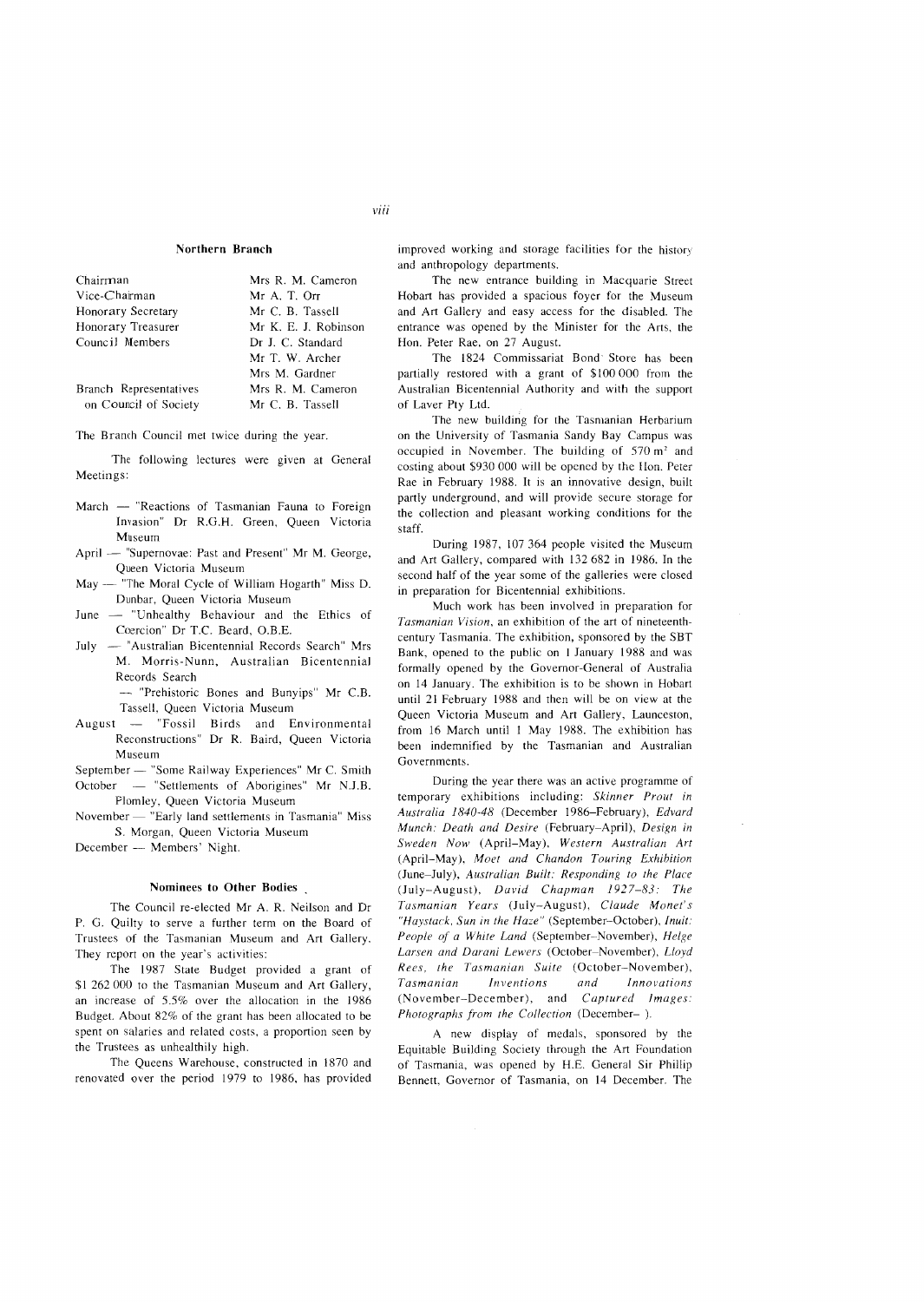display includes three Victoria Crosses awarded to Tasmanians and the only George Cross awarded to a Tasmanian.

The Art Foundation of Tasmania continued to encourage support from the private sector for the Museum and Art Gallery. In addition to the medal display, the following works of art were purchased through the Foundation: *Dawn* by Arthur Fleischmann, 1963, bronze; *The Reverend Henry Dowling*, by Robert Dowling, 18505, oil on canvas. The Friends of the Tasmanian Museum and Art Gallery Incorporated provided funds to purchase a painting *Cressy landscape*  with a red cloud shadow, by David Chapman, 1982.

Dr J. E. S. Townrow was re~elected by the Council to serve a further term on the Board of Trustees of the Royal Tasmanian Botanical Gardens. She reports on the year's activities:

"Despite continued stringent cuts in Government funding, members of the staff have succeeded in maintaining the Gardens at a standard sufficient to win the Tasmanian 1987 Tourism Award for "Outstanding Achievement in the Category of Tourist Attraction", with the State's highest visitor total of over 250000 for the year. Our Minister, the Hon, Peter Hodgman's enthusiastic support is well justified and the Superintendent, Mr Tony May, and his workers are to be congratulated.

The actual number of visitors recorded was 285418, an increase of 21% on 1986 figures, largely attributable to the popularity of the Japanese Garden opened 18 February and publicised world wide by the wedding of famous Japanese film stars Hiroshi Fujioka and Keiko Torri.

The Government allocation for 1987/88 was \$943 700, an increase of 2.3% over the 1986/87 grants, which was insufficient to cover wage and price cost variations resulting in the need to make considerable savings through cuts in services.

The Royal Tasmanian Botanical Gardens was granted registration in Mayas a Scientific Institution under the *Wildlife Protection (Regulation of Exports and Imports) Act* 1984, enabling import/export of native plant material to other scientific institutions.

Stage 1 of the Technical Support Services Centre housing the Nursery and staff, commenced December 1986, and as yet without heating, was formally opened by the Minister on 17 November. Foreman Mr Don Harding retired in March after 18 years in charge of the Nursery. It is ironic that the Nursery staff so crowded and poorly accommodated for so many years is now under strength by three due to resignations and retirement.

The popularity of the Japanese Garden was reflected in declining visitors to the Museum and Education Centre in spite of the popularity of several very fine displays. These included "Acacias", the Tasmanian Bark Artists Association exhibition of bark paintings in March, and the successful reintroduction of the live beehive in November.

The Information and Education Officer, Mr Alan Gray resigned on 30 June after nearly five years with the Gardens to take up private consulting work. The position has not yet been filled because of financial stringencies, resulting in an extra load on the office staff answering public enquiries. The Museum was reopened in August with the help of Mr Gray working on contract to set up new displays, and the volunteer Friends of the Gardens on roster duty on weekdays.

The Horticultural Therapy unit has been extended by the completion (about 12 months behind schedule) of a new outdoor practical work area with seven demonstration raised beds. Two teak tables and garden benches have been donated by the Ex~Services Womens' Association. Horticultural Therapist, Mrs Pat Mavromatis (formerly Miss Hewitt), continues to expand her services to the disabled community with classes, workshops, home and hospital visits, classes in the Women's Gaol and talks to clubs and community groups. This year the Gardens were visited by 1250 frail and elderly people thanks to the volunteer-driven bus tours run in association with the Easy Access Garden. Mrs Mavromatis has been appointed as the Deputy Chairperson of the Home and Community Care Advisory Committee.

The Gardens Plant Recording Programme has been greatly assisted by continuing mapping of the Gardens by the staff and students of the Surveying and Cartographic Department of the Hobart Technical College with the first 10 sheets of maps completed. Mrs Sue Wells, Plant Recording Officer, has recorded about two~thirds of the existing planting on the Gardens card system, and over 8000 plant labels are now placed around the Gardens. An analysis of the renowned Conifer Collection revealed nearly 500 species with representatives of all eight conifer families in the three major orders.

The Conservatory continued to delight visitors with new additions to its splendid displays including liliums and primulas. Other increasingly popular features in the year's programme were the Spring and Autumn Plant and Bird Walks followed by breakfast in the Restaurant. the Mini Tulip Festival and the Teddy Bears' Picnic.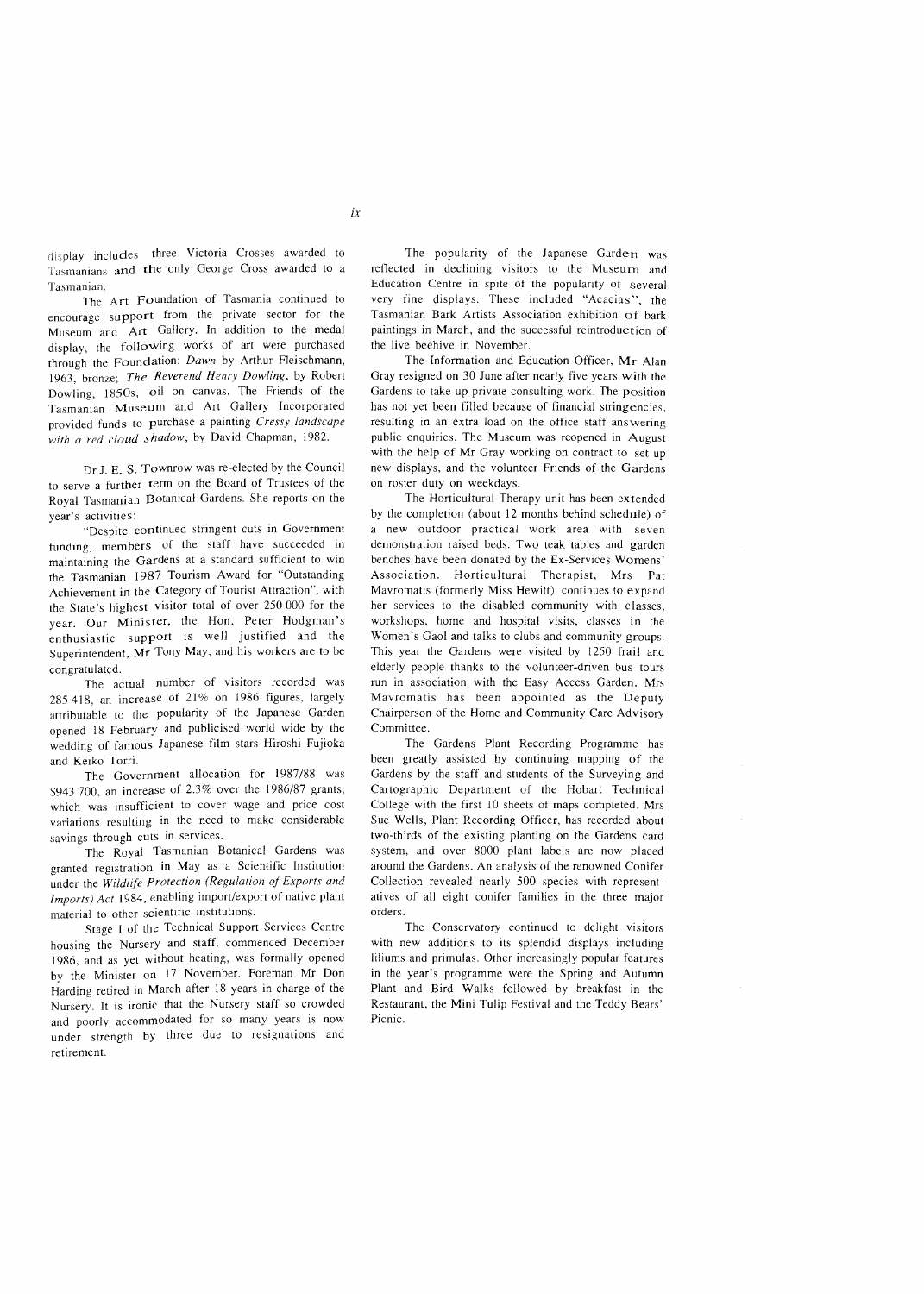# Acknowledgements

The Council is grateful for help generously given by many individuals and organisations. In particular, the lecturers. the Government of Tasmania, the University of Tasmania, the Tasmanian Museum and Art Gallery and the Queen Victoria Museum and Art Gallery are specially thanked for their help and co-operation.

| D.R. Gregg         | <b>P.G. Ouilty</b>    |
|--------------------|-----------------------|
| Honorary Secretary | Senior Vice-President |
| 5 February 1988    |                       |

# THE ROYAL SOCIETY OF TASMANIA Statement of Receipts and Payments for the year ended **31** December 1987

## General Account

| Balance 1 January 1987                    | 14 767.74   | Stationery               | 1 183.00    |
|-------------------------------------------|-------------|--------------------------|-------------|
|                                           |             | Insurance                | 316.01      |
| Subscriptions                             |             | Attendants' fees         | 821.22      |
| 253<br>3 0 3 6 .0 0<br>\$12<br>$\omega$   |             | Secretarial fees         | 1968.59     |
| 96<br>\$8<br>768.00<br>$\omega$           |             | Post box rental          | 115.00      |
| 15<br>75.00<br>$\omega$<br>S <sub>5</sub> |             | Postage and freight      | 1 771.59    |
| @ \$200<br>2<br>400.00                    |             | Photocopying             | 13.59       |
| 142.00<br>Other years                     | 4 4 2 1 .00 | Subscriptions            | 1 575.51    |
|                                           |             | Repairs & maintenance    | 114.89      |
| Interest                                  | 6 6 8 5 .50 | Federal & State duties   | 48.36       |
| Rent                                      | 337.99      | Telephone                | 6.66        |
| Donations                                 | 8.00        | Northern Branch          | 300.00      |
| Sales of publications and                 |             | Banks Medal              | 524.43      |
| Papers and Proceedings                    | 1 330.54    | Lecture expenses         | 450.40      |
| Grants                                    | 4 800.00    |                          | 9 209.25    |
| Port Arthur symposium                     | (74.00)     | Papers & Proceedings     | 7 787.00    |
| Macquarie Is. symposium                   | 19 500.00   | Macquarie Is. symposium  | 3 967.50    |
|                                           |             | Investments              | 17 000.00   |
|                                           |             |                          | 37 963.75   |
|                                           |             | Balance 31 December 1987 | 13 813.02   |
|                                           | \$51 776.77 |                          | \$51 776.77 |

# Papers and Proceedings Account

| Balance 1 January 1987 | 2.756.23   | Federal duties           | 0.25          |
|------------------------|------------|--------------------------|---------------|
| Interest               | 606.56     | Balance 31 December 1987 | 3 3 6 2 . 5 4 |
|                        | \$3 362.79 |                          | \$3 362.79    |

*x*